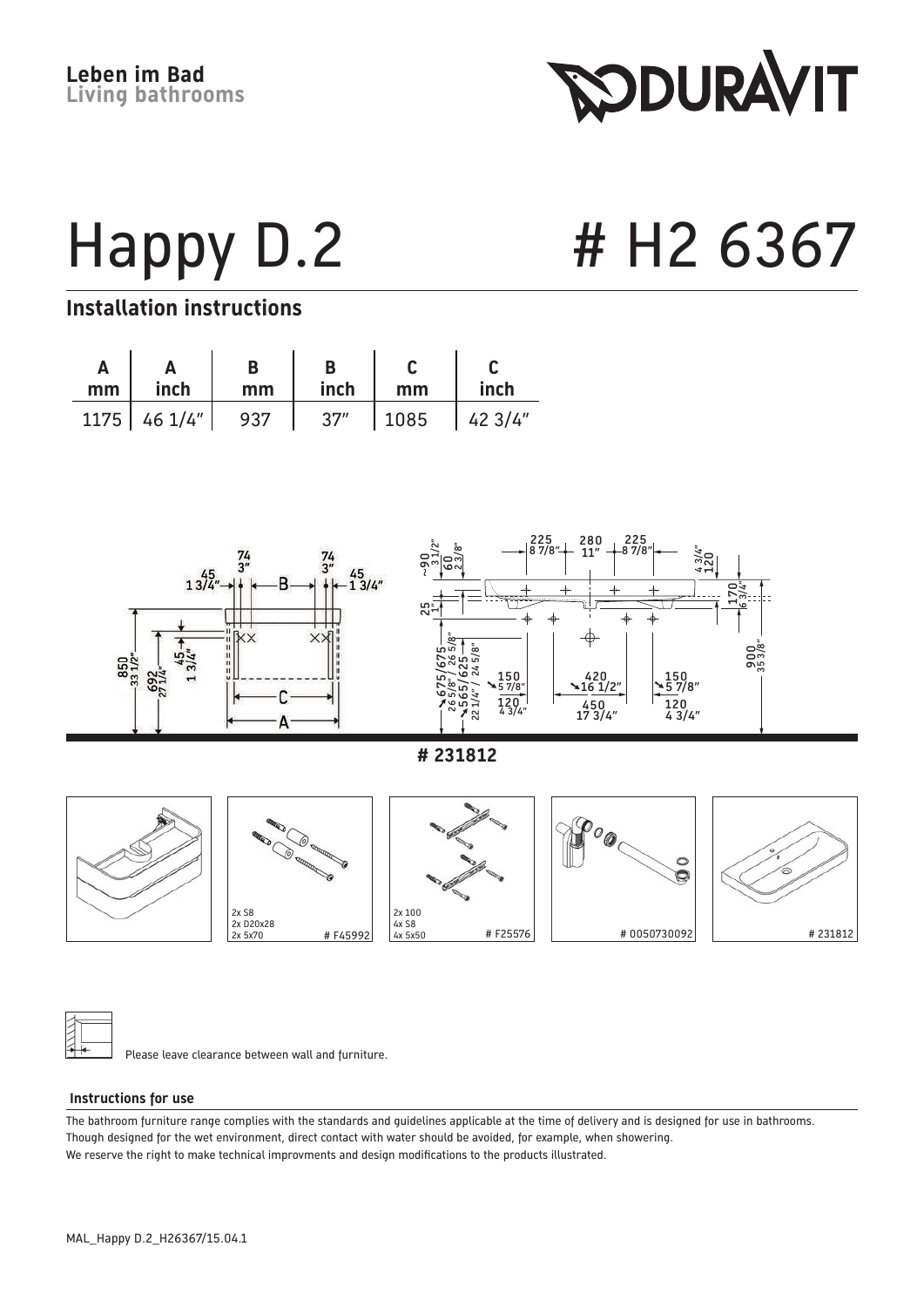# Mai.<sup>8</sup>







Using a 3/8" and 5/8" drill bit, drill the anchor holes that have been marked.



The plastic anchors provided are for concrete wall applications.



For wood stud walls, bolts should be screwed into wood backing.



When mounting the washbasin into a wood stud wall, there must be adequate bracing. We recommend doubling up 2 x 6' or 2 x 8's between the studs to form a solid anchoring point. Screw mounting bolts into the predrilled holes with an adjustable wrench. Screw in the full length of the mounting bolt, so that the lag thread is no longer visible. Carefully slide washbasin onto the mounting bolts. Insert the white plastic sleeve over bolt and into the hole in the washbasin. Install provided washer and nut. Hand tighten the nut, so the washbasin is secure.



Install the faucet and siphon. Push and lock in pins, (1)



and remove the drawer. (2)



Slide the vanity under the washbasin. Tighten mounting nuts with a wrench until the washbasin is stable.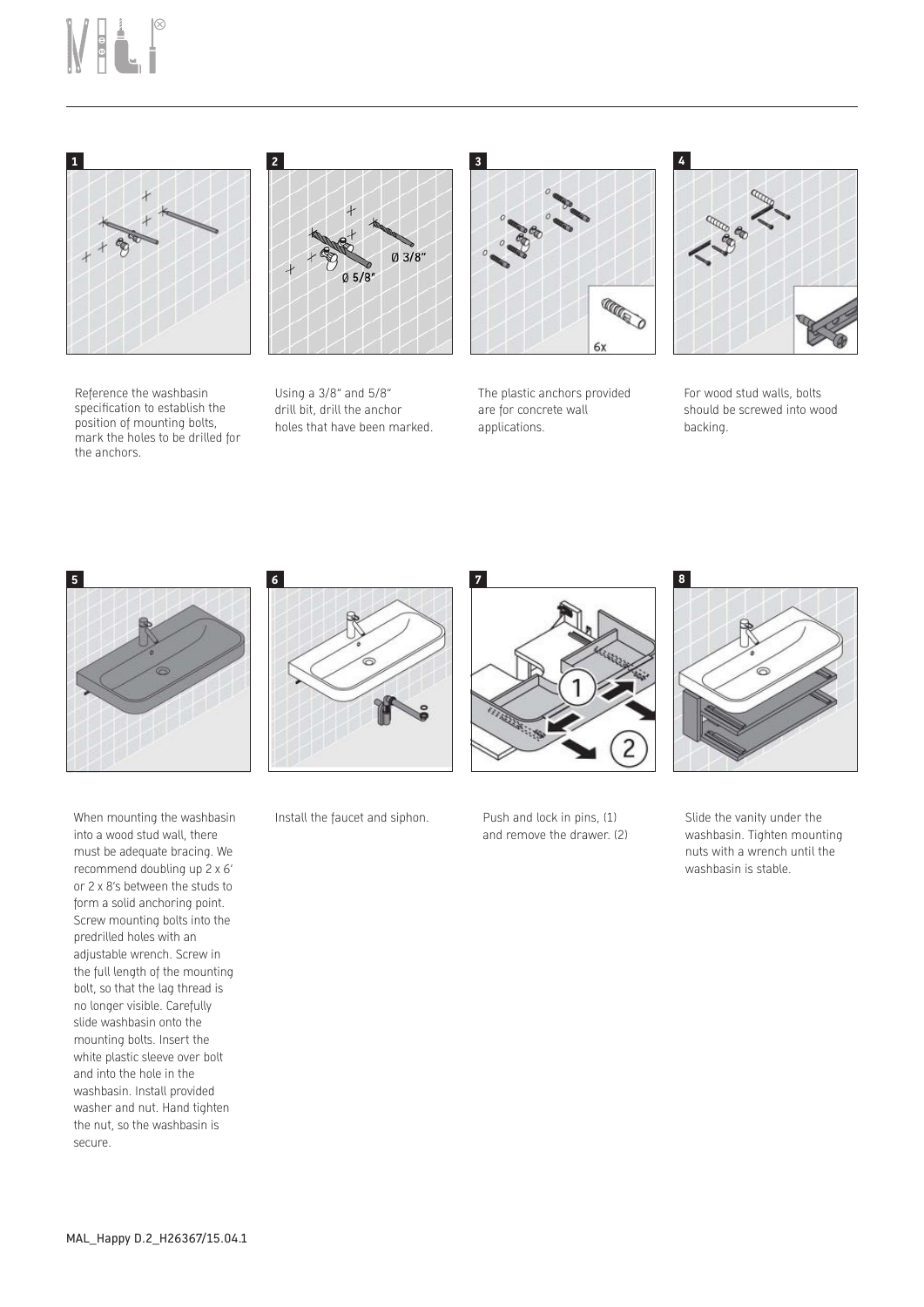## NH.



Check the vanity is leveled and securely attached to the wall.



Check the screws which allow adjustment of the unit. The top screw will adjust up and down, and the bottom screw will adjust front and back.





Install the vanity drawer. Check the vanity drawer from the wall. (3/8")





Remove the vanity drawer. using a 3/8" drill bit, drill the anchor holes that have been marked.



The plastic anchors provided are for concrete wall applications.



Install spacer and a screw.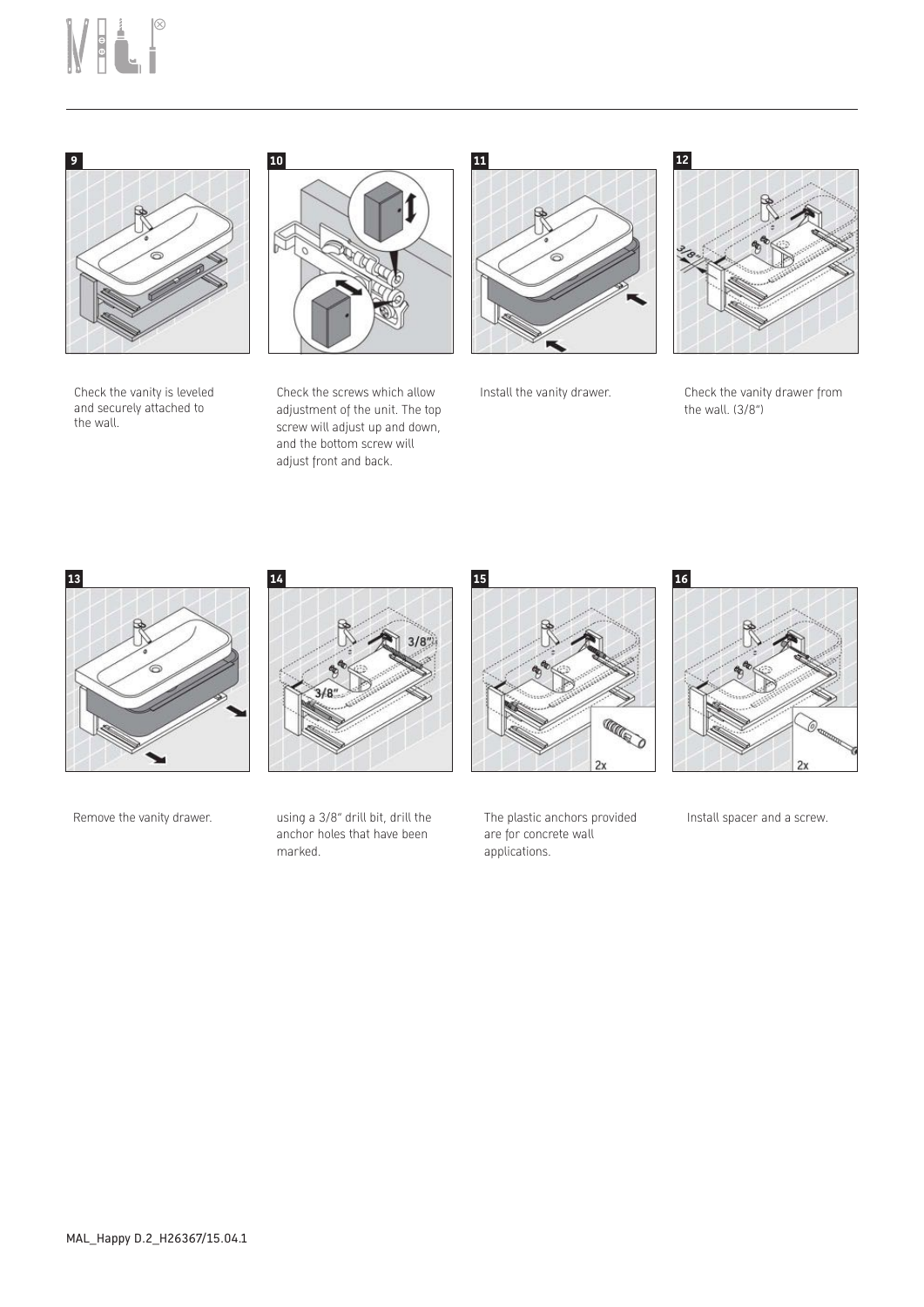# NH.





**18 19 20**

Peal off the strip liner. Now press the strip directly onto the vanity.



Install the vanity drawers.







Make additional adjustment, if necessary.



Make drawer adjustment. (left and right)

Check the gap between the vanity drawers. (1/4")

6

Make drawer adjustment. (up and down)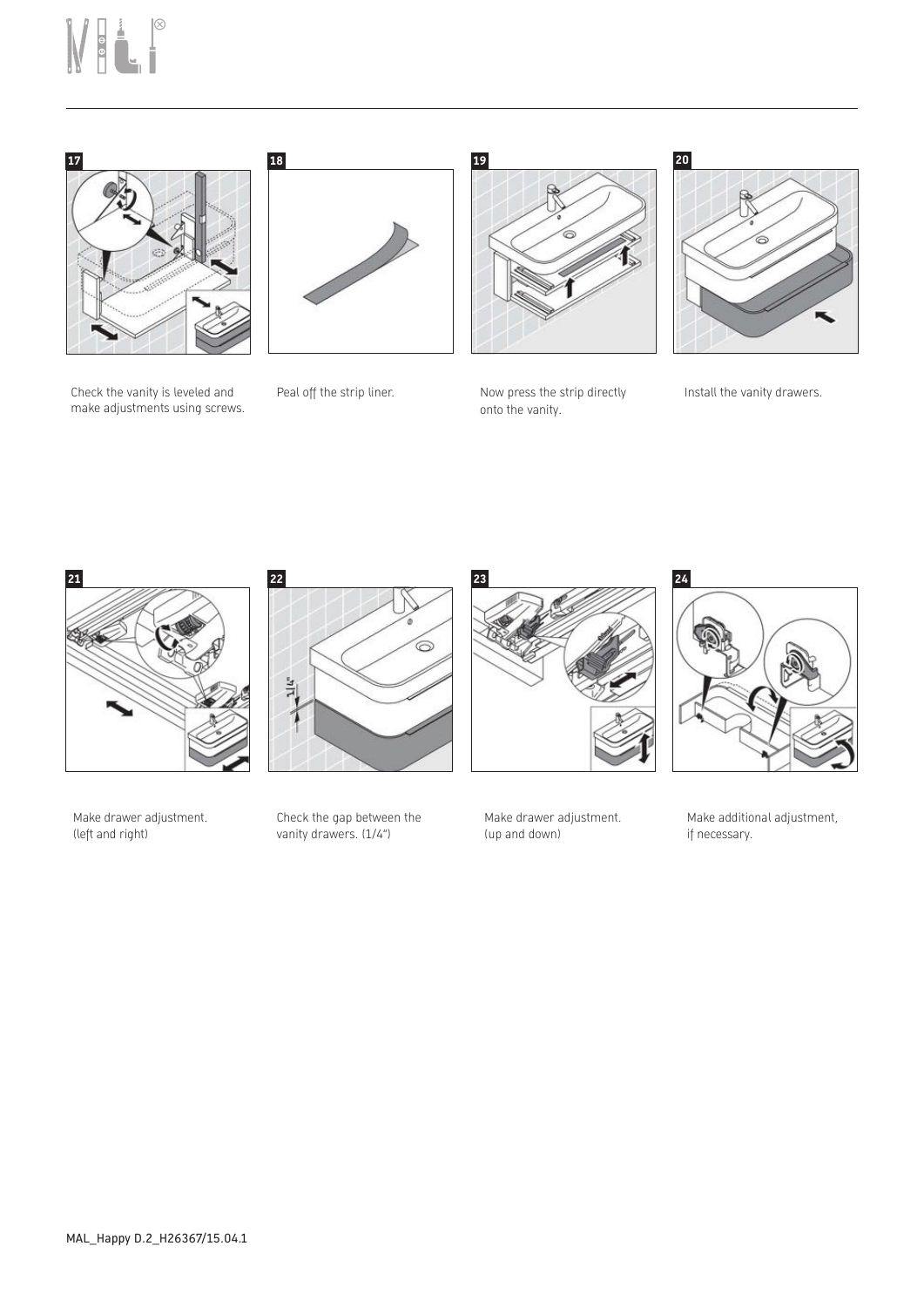### MELP







Make drawer adjustment. (front and back)

Check the all gaps.  $\qquad \qquad \qquad$  Apply silicon bead between washbasin and the wall.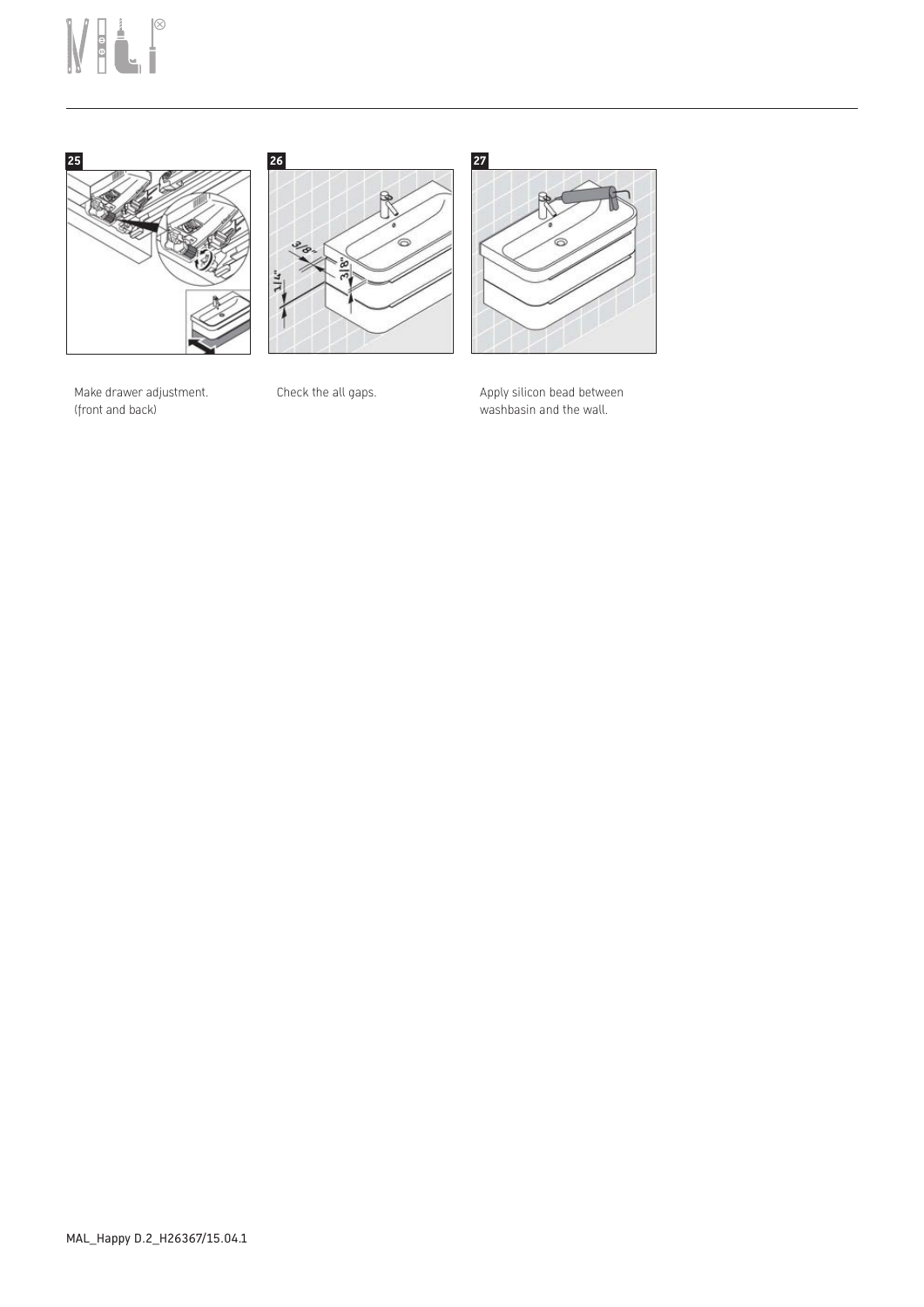Furniture complies with applicable requirements of the referenced standard(s): Safety Household and Commercial Furnishings (UL 962, 3rd ed. Issued: 07/07/08, Revised: 08/05/13) Portable Luminaires CSA C22.2 No. 12 - 1982 (R2004)

#### **IMPORTANT SAFETY INSTRUCTIONS**

When using an electrical furnishing, basic precautions should always be followed, including the following:

Read all instructions before using this furnishing.

#### **DANGER** To reduce the risk of electric shock:

1. Always power down all circuits before cleaning.

#### WARNING To reduce the risk of burns, fire, electric shock, or injury to persons:

1.Disconnect from power before putting on or taking off parts. A minimum of two people is required to remove and replace cabinet doors.

2. Close supervision is necessary when this furnishing is used by, or near children, invalids, or disabled persons.

3. Use this furnishing only for its intended use as described in these instructions. Do not use attachments not recommended by the manufacture.

4. Never operate this furnishing if it has a damaged cord or plug, if it is not working properly, if it has been dropped or damaged, or dropped into water. Return the furnishing to a service center for examination and repair.

- 5. Never drop or insert any object into any opening.
- 6. Do not use outdoors.
- 7. Do not operate where aerosol (spray) products are being used or where oxygen is being administered.

8. For loading always put heavier items at the bottom and not near the top in order to help prevent the possibility of the furnishing tipping over. MAXIMUM SHELF LOAD IN POUNDS ALLOWED: 6.61 lbs

9. To disconnect, power down all circuits.

10. Risk of Injury to Persons - do not place video equipment such as televisions or computer monitors on furnishing.

### **GROUNDING INSTRUCTIONS**

This product must be connected to a grounded metal, permanent wiring system, or an equipment - grounding conductor must be run with the circuit conductors and connected to the equipment grounding terminal or lead on the product.

### **ABOUT THE PRODUCT**

Products requiring electricity are designed to be switched at the wall and hardwired to a circuit provided by the customer. Product should be installed according to electrical code by a qualified technician. Read important safety instructions carefully. Direct wetting should be avoided. This products is intended for household/residential use only. We reserve the right to make technical improvements and to enhance the appearance of the products shown.

### **SAVE THESE INSTRUCTIONS**